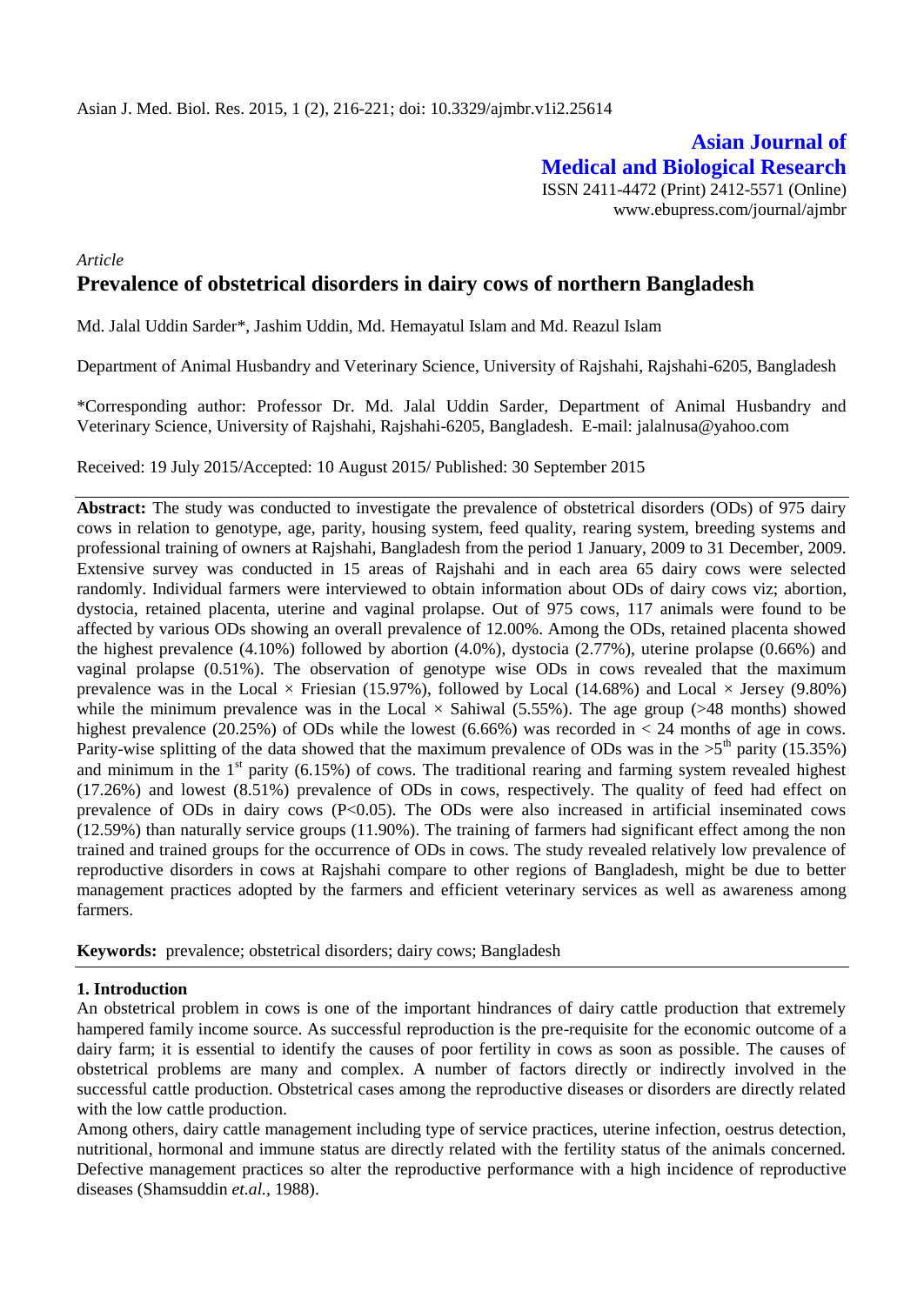Asian J. Med. Biol. Res. **2015**, 1 (2) **217**

Obstetrical disorders in cows result considerable economic lose to the farmers which reduce reproductive efficiency, lose of production, increase labor, semen and therapy cost, increase replacement costs, force culling and sometimes the adverse effects of systemic illness (Jainuddin and Hafez, 1993). Reproductive disorders can lead to economic losses in terms of reduced fertility, low life time production, longer calving interval and increased expenses on medication in farm animals (Samad *et al.,* 1987). Long calving intervals decrease profits of a cattle dairy herd, negatively influencing productive and reproductive efficiency, resulting in less average milk production, fewer calves/cow-buffalo/year, increased heifer replacement costs due to culling for infertility and increased labor, semen and veterinary bill costs (Maizon *et al.,* 2004; Pryce *et al.,* 2004; Roche, 2006). The reproductive disorders ultimately can cause complete or partial reproductive failure (Chaudhry *et al.,* 1993). Important obstetrical problems encountered in Bangladesh are abortion, retained placenta, vaginal prolapse, uterine prolapse, dystocia, mummified foetus and macerated foetus etc (Samad *et al*., 1978; Sarder *et.al*., 2010). In Bangladesh fertility problem is one of the most important issues confronting the dairy industry, but the extent and causes are not being properly identified. To the best knowledge, there is no information on ODs in dairy cows of north Bengal districts of Bangladesh. Therefore, the present study is an attempt to record the prevalence of various reproductive disorders in dairy cows in relation to genotype, age, parity, housing system,

## **2. Materials and Methods**

# **2.1. Study area and selection of animals**

The present study was conducted to investigate the prevalence of obstetrical disorders (ODs) of 975 dairy cows in Rajshahi, Bangladesh from the period 1 January, 2009 to 31 December, 2009.

feed quality, rearing system, breeding systems and training skillness of owners at Rajshahi, Bangladesh.

## **2.2.General management**

An intensive housing system was maintained for rearing the animals. Some farmers reared the animal in close confinement at the stable. Others tied up the animals with ropes during the night and allowed free movement within certain areas during the day time. There was a concrete or raw floor for the cow to stay during the night in maximum stables. During the day time the animals were reared mostly on the muddy floor. In few farms the animals were confined on concrete floor during both day and night time in all stables with free ventilation system. The roof of most houses was made of tin. Some were of concrete and few were of straw. The farmers supplied different types of feed to their dairy cows. Most of the farmer supplied the concentrate feed viz; anchor bran, mosuri bran, rice polish, rice crust, oil cake, khesari bran, maize crust, maize flour, common salts and also roughages like straw and some fodder. The owner of the farms tried to maintain balanced diet and proper nutrition supply to their animals for getting better performance. But in case of individual raised farms, they failed to maintain proper nutrition supply for their animals because of their financial problem.

## **2.3.Data collection**

A total of 975 owners and/or attendants were interviewed using structured questionnaire. In the survey, information on reproductive health problems as well as management system and particulars related to individual cow such genotype, age, parity, housing system, feed quality, rearing system, breeding systems and professional training of owners were recorded. The various reproductive problems identified were defined and recorded based on the following descriptions/definitions given for each problem. Extensive survey was conducted in 15 areas of Rajshahi and in each area 65 dairy cows were selected randomly. Individual farmers were interviewed to obtain information about ODs of dairy cows viz; abortion, dystocia, retained placenta, uterine and vaginal prolapse.

Abortion: the expulsion of dead fetus or recognizable size before full term of the gestation period.

Dystocia: an abnormal and difficult birth in which the first or specially the second stage of parturition was markedly prolonged and subsequently found impossible for the dam to deliver without artificial aid.

Retained placenta: a lack of expulsion of the fetal membranes with in the first 24 hours after calving.

Uterine prolapse: the coming out of the uterus through the vulva commonly shortly after parturition and hanged out with the inner surface outer most.

Vaginal prolapse: the protrusion of the vagina and some times with the cervix through the vulva.

Two types of breeding were observed in the study area such as natural service and artificial insemination. The farmers were giving anthelmintics to their animals regularly and but vaccination was irregular.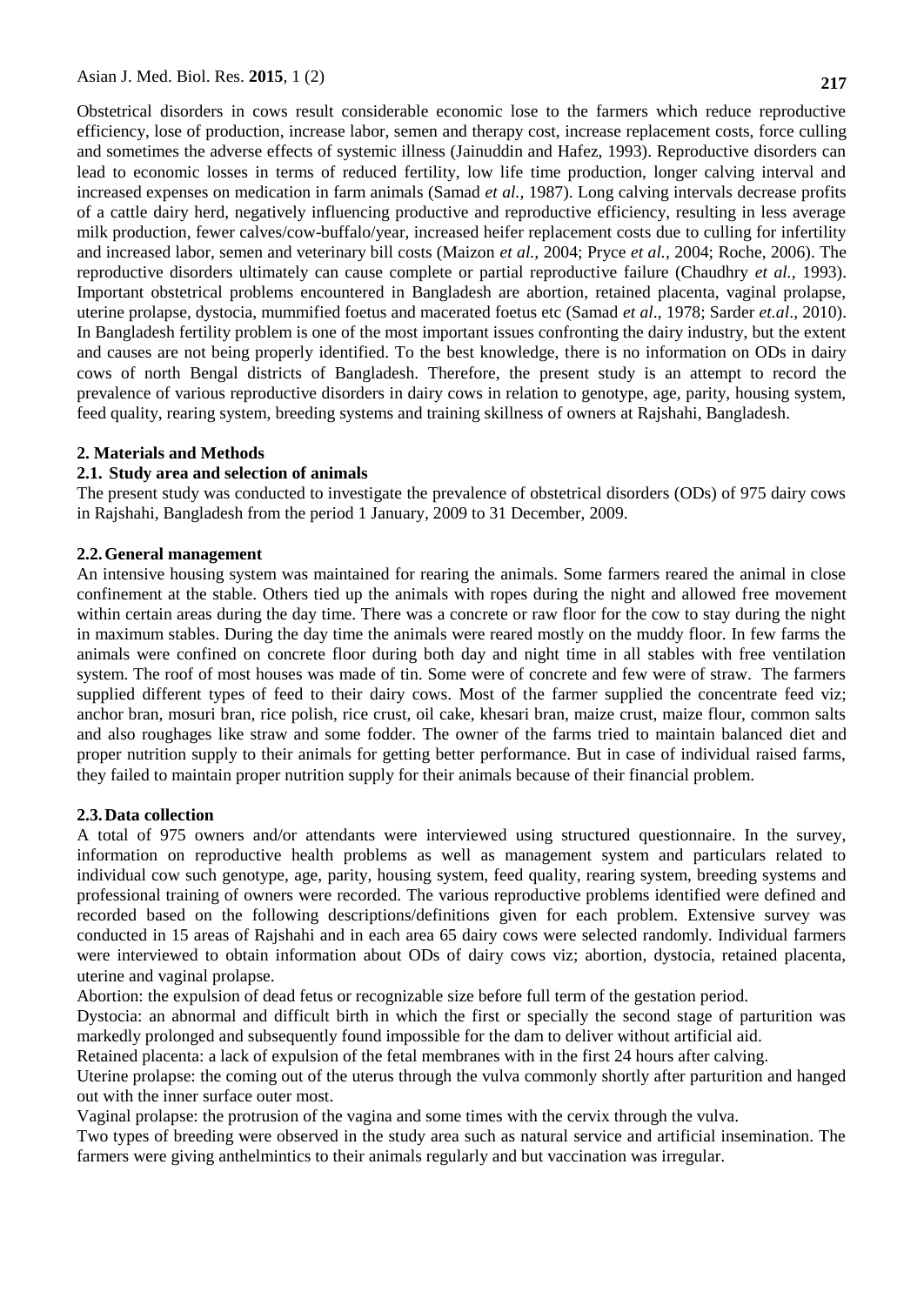## **2.4. Statistical analysis**

Records of clinical cases and the data were collected directly from the dairy cow´s owners by using questionnaires. Diagnosis of reproductive diseases was made on the basis of the history, clinical signs and response to treatment. The data were entered and managed in SPSS program. Descriptive statistics was done to explore the prevalence of ODs and Duncan t- test was performed to determine the level of significance among clinical cases of cows of different private dairy farms at Rajshahi district.

#### **3. Results and Discussion**

Out of 975 cows included in the study, 117 animals were found to be affected by various Obstetrical disorders (ODs), showing an overall prevalence of 12.00%. Among all the ODs, retained placenta showed the highest prevalence (4.10%) followed by abortion (4.0%), dystocia (2.77%), uterine prolapse (0.66%) and vaginal prolapse (0.51%) (Table 1). Sarder (2013) reported that 25% animals were suffering from different types of reproductive disorders of which retained foetal membrane constituted (4.5%). Citek *et.al.* (2011) studied that of 5970 calvings, 5714 progressed normally, while in 256 (4.29%) dystocia occurred. Grunert, (1986) observed that retained placenta due to apart from bacterial infection, may also be caused by hormonal and nutritional imbalance, housing system and stress at the time of calving, difficult delivery, premature and induced birth and twinning. Mekonnin *et. al*. (2015) studied that the prevalence rates of reproductive problems recorded in the study area were anestrus (37.8%), repeat-breeding (21.0%), dystocia (11.6%), retained fetal membranes (11.5%), endometritis (6.6 %), abortion (6.4%), prolapsed uterus/vagina (2.9%), stillbirth (2.0%) and freemartin (0.2%). The variation in the incidence of retained placenta may be attributed to variations in predisposing factors to which the animals are subjected to among which include nutritional status and management. The relatively higher prevalence rate of retained placenta in the current study could also be due to dystocia which is an important predisposing factor for occurrence of retained placenta.

The genotype wise occurrence of ODs in cows revealed that the maximum prevalence was recorded in the Local  $\times$  Friesian (15.97%), followed by Local (14.68%) and Local  $\times$  Jersey (9.80%) while the minimum occurrence of ODs was observed in the Local  $\times$  Sahiwal (5.55%) (Figure1). Genotype had significant (P<0.05) effect on ODs of dairy cows. The significantly higher prevalence rate of reproductive problems in crossbred animals than indigenous zebu may be due to the fact that European breeds are less adapted to tropical conditions of high temperature and humidity, disease and low feed quality than zebu cattle (Mukasa-Mugerwa, 1989) making them more susceptible than indigenous zebu. Another reason may also be due to the fact that, cross breeds require more elaborated management, feeding and better health care than the indigenous zebu to get better reproductive performance and productivity in the tropics (Tekleye *et al.,* 1991).

The highest prevalence of ODs was recorded in age group of >48 months (20.25%), while the lowest (6.66%) was recorded in  $\lt 24$  months of age in cows (Figure 2). Parity-wise splitting of the data showed that the maximum occurrence of ODs in cows was observed in the  $> 5<sup>th</sup>$  parity (15.35%) and the minimum prevalence  $(6.15\%)$  was recorded in the 1<sup>st</sup> parity (Figure 3). Sarder (2008) reported that the higher the incidence of abortion, vaginal prolapse, uterine prolapse, retained placenta (Islam *et al.,* 2013) and dystocia were higher in  $>8$  years old cows and lower in  $<4$  and 4-6 years old cows. The variation of results might be due to age group, breed, body weight, body condition, managemental factors, environmental factors etc.

| <b>Name of Obstetrical cases</b> | Total number of<br>observation | No. of cases | $($ %)<br>of<br><b>Percentage</b><br>cases on the basis of cases on the basis of<br>population | $(\%)$ of<br>Percentage<br>diseases |
|----------------------------------|--------------------------------|--------------|------------------------------------------------------------------------------------------------|-------------------------------------|
| <b>Abortion</b>                  | 975                            | 39           | $4.00^{\rm a}$                                                                                 | $33.33^{\circ}$                     |
| <b>Retained Placenta</b>         | 975                            | 40           | $4.10^a$                                                                                       | $34.18^{a}$                         |
| <b>Dystocia</b>                  | 975                            | 27           | $2.77^{b}$                                                                                     | $23.07^{\rm b}$                     |
| <b>Vaginal prolapse</b>          | 975                            |              | $0.51^{\circ}$                                                                                 | 4.27 <sup>c</sup>                   |
| <b>Uterine prolapse</b>          | 975                            | 6            | $0.62^{\circ}$                                                                                 | $5.12^{\circ}$                      |
| <b>Grand</b> total               |                                | 117          | <b>12.00</b>                                                                                   | 100                                 |

**Table 1. Prevalence of obstetrical disorders (ODs) in dairy cows of Rajshahi area.** 

The prevalence of ODs due to rearing system of dairy cows of northern region of Bangladesh is presented in Table 3. The ODs were found higher in traditional condition of rearing system (17.26%) and lower in farming condition  $(8.51\%)$ . The rearing system had significant effect  $(P< 0.05)$  on ODs.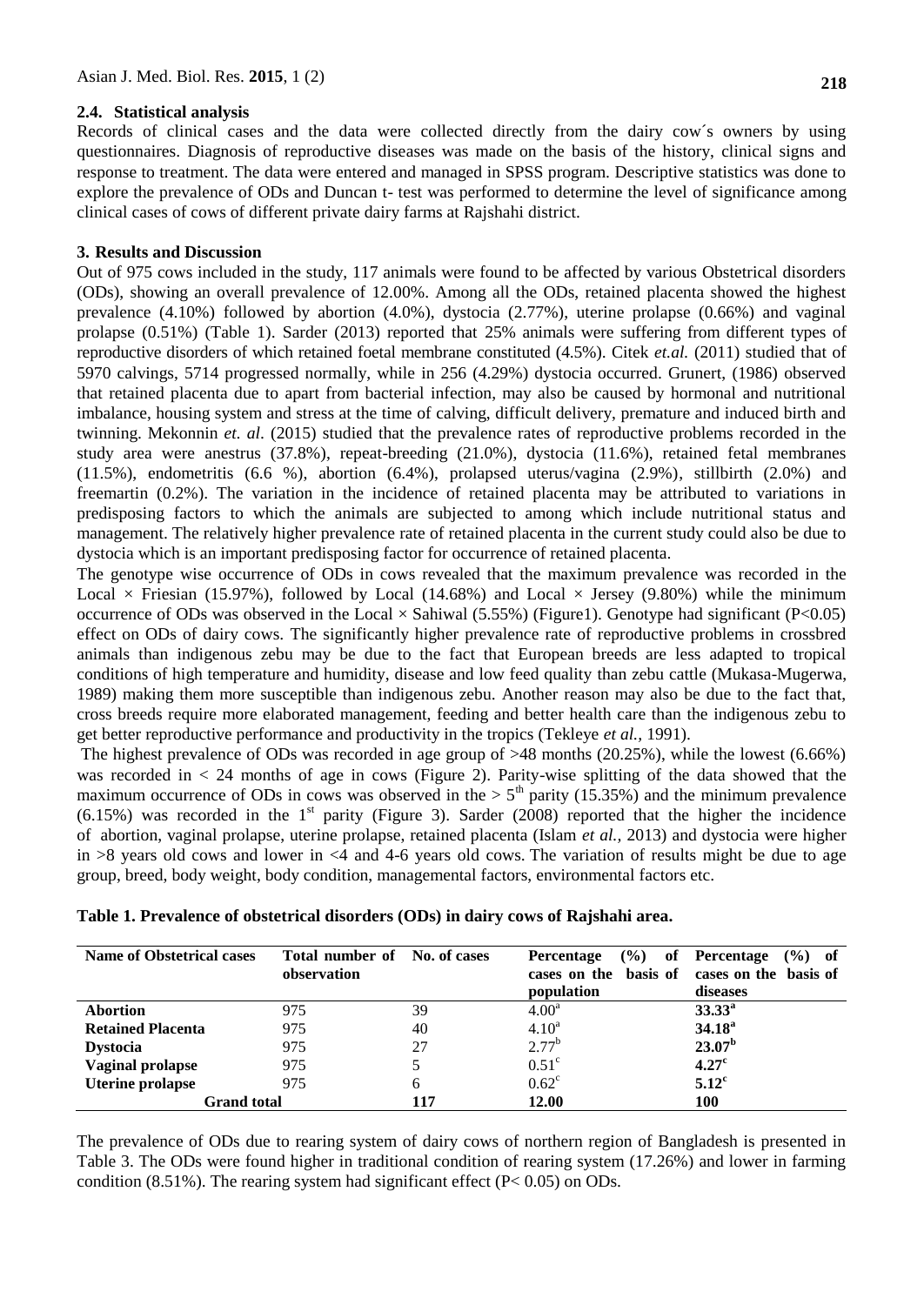The feed quality had significant effect (P<0.05) on prevalence of ODs (Figure 4). The greater values (15.00%) of ODs were found in poor quality feed while lesser in excellent (9.71%). The effect of breeding system on ODs is shown in Table 4. The highest value of ODs (12.59%) was found in artificial insemination (AI) and lowest in natural services groups (11.90%). Significantly (P<0.05) the highest value of ODs (85.47%) was found in AI and lowest in natural services groups (14.52%). The effect of training taken by farmers on obstetrical cases in dairy cows in Rajshahi region is furnished in Table 5. Significantly highest percentage (9.33%) of animal suffers from ODs in non trained up farmers than the trained up farmers (2.69%).



**Figure 1. Effect of Genotypes on Obstetrical disorders in dairy cows.** 



**Figure 3. Influence of parity on Obstetrical disorders in dairy cows.** 



**Figure 2. Prevalence of Obstetrical disorders among the age groups in dairy.**



**Figure 4. Feed quality affects the prevalence of obstetrical disorders in dairy cows.** 

**Table 3. Effect of rearing system on Obstetrical disorders (ODs) of dairy cows in Rajshahi region.**

| <b>Rearing system of cows</b> | Total number of No. of cases<br>observation |     | $($ %)<br>Percentage<br>cases on the basis of cases on the basis of<br>population | of Percentage<br>$($ %) of<br>diseases |
|-------------------------------|---------------------------------------------|-----|-----------------------------------------------------------------------------------|----------------------------------------|
| Farming condition             | 587                                         | 50  | $8.51^{b}$                                                                        | $42.73^{b}$                            |
| Traditional condition         | 388                                         | 67  | $17.26^{\circ}$                                                                   | $57.26^{\circ}$                        |
| <b>Grand total</b>            | 975                                         | 117 | 12.00                                                                             | 100.00                                 |

**Table 4. Effect of breeding system on Obstetrical disorders (ODs) of dairy cows in Rajshahi region.**

| <b>Breeding system</b>       | Total number of No. of cases<br>observation |     | Percentage<br>cases on the basis of cases on the basis<br>population | $(\%)$ of Percentage $(\%)$ of<br>of diseases |
|------------------------------|---------------------------------------------|-----|----------------------------------------------------------------------|-----------------------------------------------|
| Natural services             | 135                                         |     | 12.59                                                                | $14.52^{\circ}$                               |
| Artificial Insemination (AI) | 840                                         | 100 | 11.90                                                                | $85.47^{\circ}$                               |
| <b>Grand total</b>           | 975                                         | 117 | 12.00%                                                               | 100.00                                        |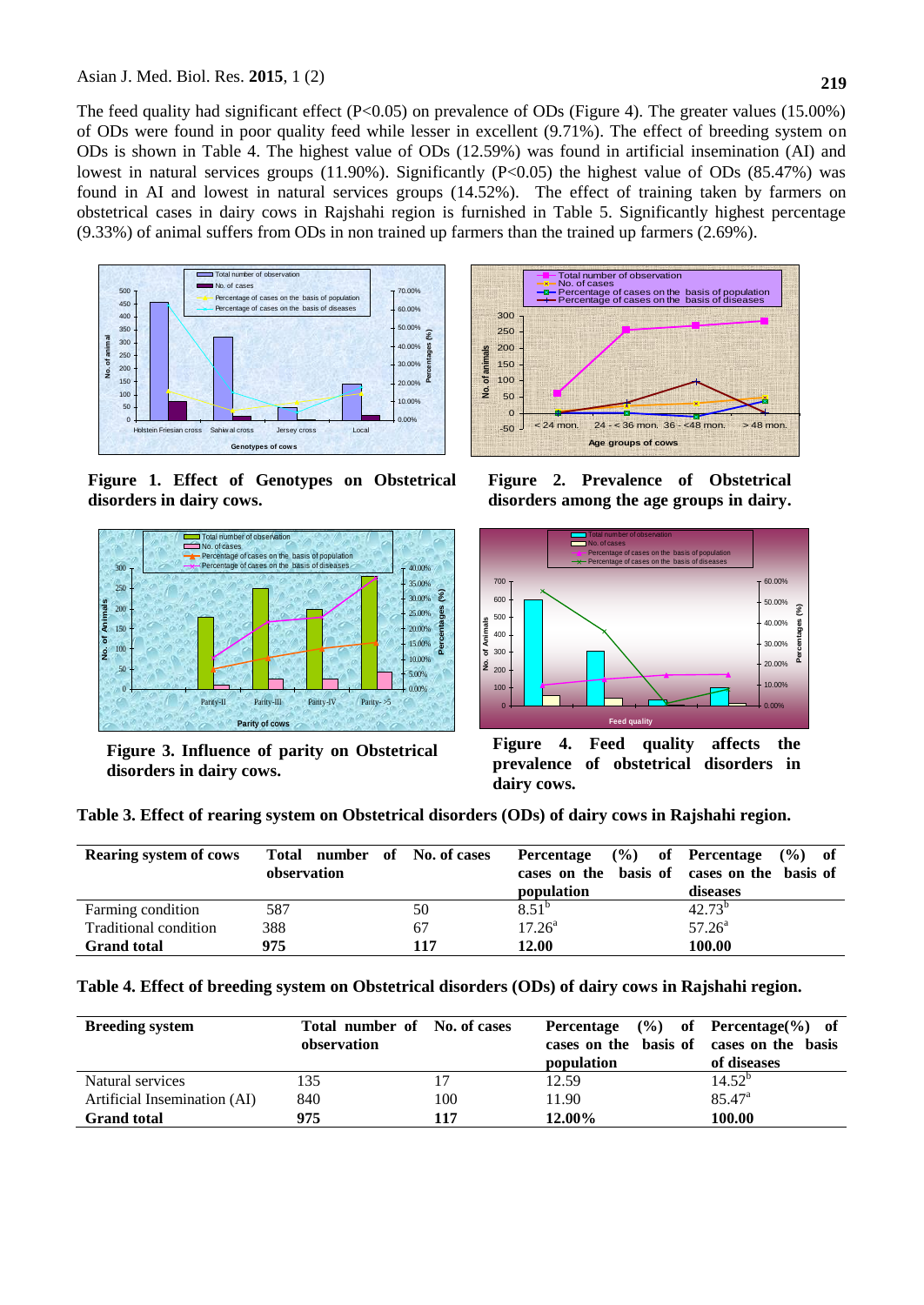| <b>Status of training</b> | Total number of No. of cases<br>observation |     | Percentage $\%$ of cases on Percentage $\%$ of cases<br>the basis of population | on the basis of diseases |
|---------------------------|---------------------------------------------|-----|---------------------------------------------------------------------------------|--------------------------|
| Trained up                | 362                                         | 26  | $2.69^{b}$                                                                      | $22.22^b$                |
| No trained up             | 630                                         | 91  | $9.33^{a}$                                                                      | 77.77 <sup>a</sup>       |
| <b>Grand total</b>        | 975                                         | 117 | 12.00                                                                           | 100.00                   |

**Table 5. Effect of training taken by farmers on Obstetrical disorders (ODs) of dairy cows in Rajshahi region.**

Verma and Mishra (1984) also found the incidence of various reproductive disorders i.e. dystocia, retained placenta and uterine prolapse was 10.18 percent. Khan (1994) recorded the relative incidence of retained fetal membranes in cattle 8.66%. Verma et al. (2003) recorded the overall incidence of reproductive disorders was at 12.68% which is more close to the present study. Durrani and Kamal (2009) recorded in cattle prevalence of retention of foetal membranes (30.6%), followed by vaginal/uterine prolapse (19.4%), dystocia (11.3%) and abortion (8.1%) was recorded. Kanuya *et al.* (2000) studied cumulative incidence risk reported were abortion 16%, dystocia 1.7%, prolapse 2.5% and retained fetal membranes 4.2%. The present finding, the prevalence of obstetrical diseases are low than the other authors. These differences may be due to variations in management practices and hygienic conditions which differ from time to time and from area to area. The relatively low prevalence of ODs recorded in the present study may be due to the adaptation of improved management practices in the study area such as provision of balanced ration and allowing the calf to suckle.

#### **4. Conclusions**

From the present study, the Local  $\times$  Sahiwal, age of group of <24 months, 1<sup>st</sup> parity cows are less susceptible for the prevalence of obstetrical diseases. The farming condition, good quality feed, natural services of cows and professional training of owners have also significant effects for the prevalence of ODs in dairy cows. The present study revealed relatively low prevalence of reproductive disorders in cows at Rajshahi compared to other regions of Bangladesh, might be due to better management practices adopted by the farmers and efficient veterinary services as well as awareness among farmers. The farmers should be given attention to the genotype, age, parity of cows, farming system, feed quality, rearing system, professional training of owners of cows to reduce the prevalence of ODs and for more milk and meat production of our national interest.

#### **Conflict of interest**

None to declare.

#### **References**

- Chaudhry RA, HA Samad, and W Ahmad, 1993. Clinical incidence of reproductive disorders in buffaloes at Faisalabad. FAO/SIDA Follow up Seminar on Animal Reproduction. UAF, Faisalabad. 12-15th Jan.1978.
- Citek J, Eva Hradecka, V Rehout and L Hanusova, 2011. Obstetrical problems and stillbirth in beef cattle. Animal Science Papers and Reports, 29: 109-118.
- Durrani, AZ and N Kamal, 2009. Prevalence of Genital tract problems in clinical cases of various species of Animals. J. Anim. Plant Sci., 19: 160-162.
- Grunert E, 1986. Etiology and pathogenesis of bovine retained placenta. In: Current therapy in Theriogenology. Ed. DA, Morrow. WB Saunders Company. Philadelphia, London, Toronto, Mexico City pp. 237-242.
- Islam MH, MJU Sarder, SS Jahan, M Rahman,M Zahan, MA Kader and KM Hossain, 2013. Retained placenta of dairy cows associated with managemental factors in Rajshahi, Bangladesh, Vet. World, 6:180-184, doi: 10.5455/vetworld.2013.180-184
- Jainudeen MR and ESE Hafez, 1993. Cattle and Buffalo. In: Hafez, E.S.E. (Ed.), *Reproduction in Farm*  th *Animals*, 6 ed. Lea and Febiger, Philadelphia, pp. 315-329.
- Kanuya NL, BM Kessy, SBP Bittegeko, NSY Mdoe and AAO Aboud, 2000. Suboptimal reproductive performance of dairy cattle kept in smallholder herds in a rural highland area of northern Tanzania. Prev. Vet. Med*.,* 45: 183-192.
- Khan AN, 1994. Prevalence of reproductive disorders in cattle based on clinical data. MSc Thesis, Deptt. Anim Reprod, Univ Agri, Faisalabad, Pakistan.